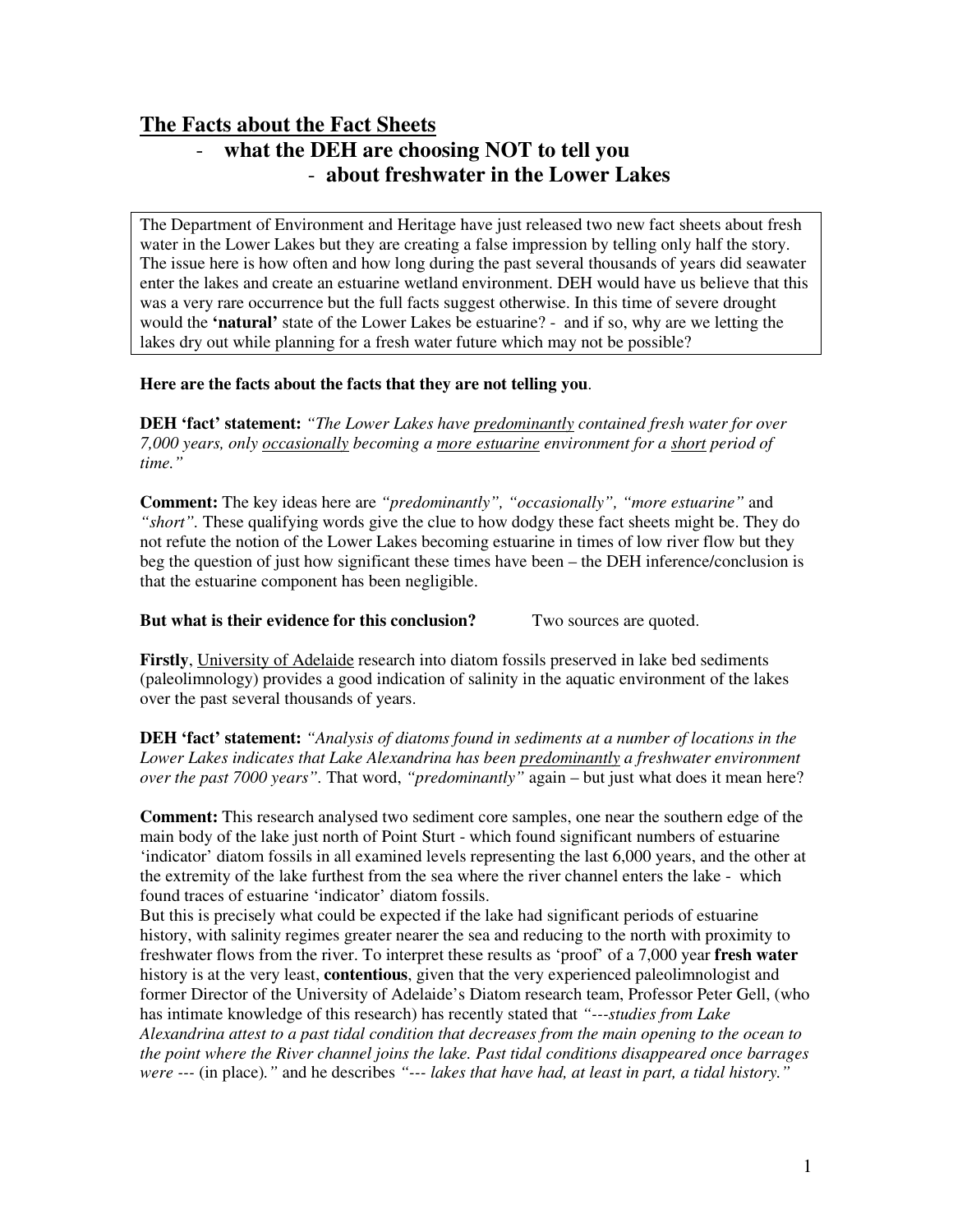**Secondly**, DEH refer to the CSIRO's 2007 'Sustainable Yields' project which used available climate data and modelled the historical, pre-development flow status of the River Murray which was then extrapolated into the future with further modelling for a range of climatic condition and catchment inflow scenarios. In a number of recent documents DEH refer to this modelling as the basis for their claim that under pre-development conditions the River Murray flowed to the sea for all but 1% of the time.

**DEH 'fact' statements:** *"--- the (CSIRO) project predicts that the recent extremely low river flows caused by drought should only occur 1% of the time in the current climate and approximately 4% of the time in a future extremely dry climate."* and

*"Even in an extremely dry climate the report is optimistic that the Lower lakes would remain predominantly fresh water, but there would be occasional periods where the lakes were below sea level."* 

## **Comment:** Where to start??

Put aside for now the fact that the CSIRO modelling for pre-development river flows included the Snowy River Scheme's contribution of water from outside the Murray catchment – (an average of 520 Gigalitres per year) – meaning that without this extra water the actual pre-development 'cease to flow at the mouth' percentage would have been greater than 1%, even if the modelling is otherwise sound (see below). Yet the 99% - 1%, freshwater – estuarine split is now quoted as fact by DEH and others.

But the major flaws in the 'Sustainable Yields' modelling become even more apparent when we match their 2007 predictions against the more recent reality.

The "current climate" referred to above by DEH was the most recent ten year period when the 'Sustainable Yields' project took place in 2007, that is the period from 1997 to 2006. This drier period data was considered more relevant to the future than the longer term 'historical' data from when records were first kept. This means that the modelled predictions of low river flows only 1% of the time were immediately confounded by the fact that both the 2007 and 2008 data years remained at record low inflow levels and in that time the Lower Lakes have fallen to over a metre below sea level – only the barrages keeping the sea water out.

DEH, in their preamble to one of the Murray Futures long term management planning process documents, refers to these as *"atypically low annual flows"* and suggest that they conform with what *"--- the project predicted --- would continue to occur 1% of the time under a continuation of the 1997 – 2006 climate, and 4% of the time under a future extremely dry climate."* 

Dare we suggest that if the same modelling had been done in 2009 using the now most recent ten year period data, that is 1999 – 2008, the predicted outcomes would have much more closely matched the current reality of vast expanses of dry lakebed – and the CSIRO's "*optimistic"* predictions of only occasional levels below sea level would have been shown to be unsustainable. The last two years of catchment inflows hovering around all time record lows would have been part of the modelled data and would have influenced the modelling to produce much less optimistic predictions. To refer to them now as *"atypical"* is to avoid an unpleasant reality. With these two years included in the modelled data, it is clear that insufficient catchment inflows to provide sufficient fresh water down the river to prevent lake water levels falling below sea level (as they are now) is a much more likely scenario than DEH appears willing to confront.